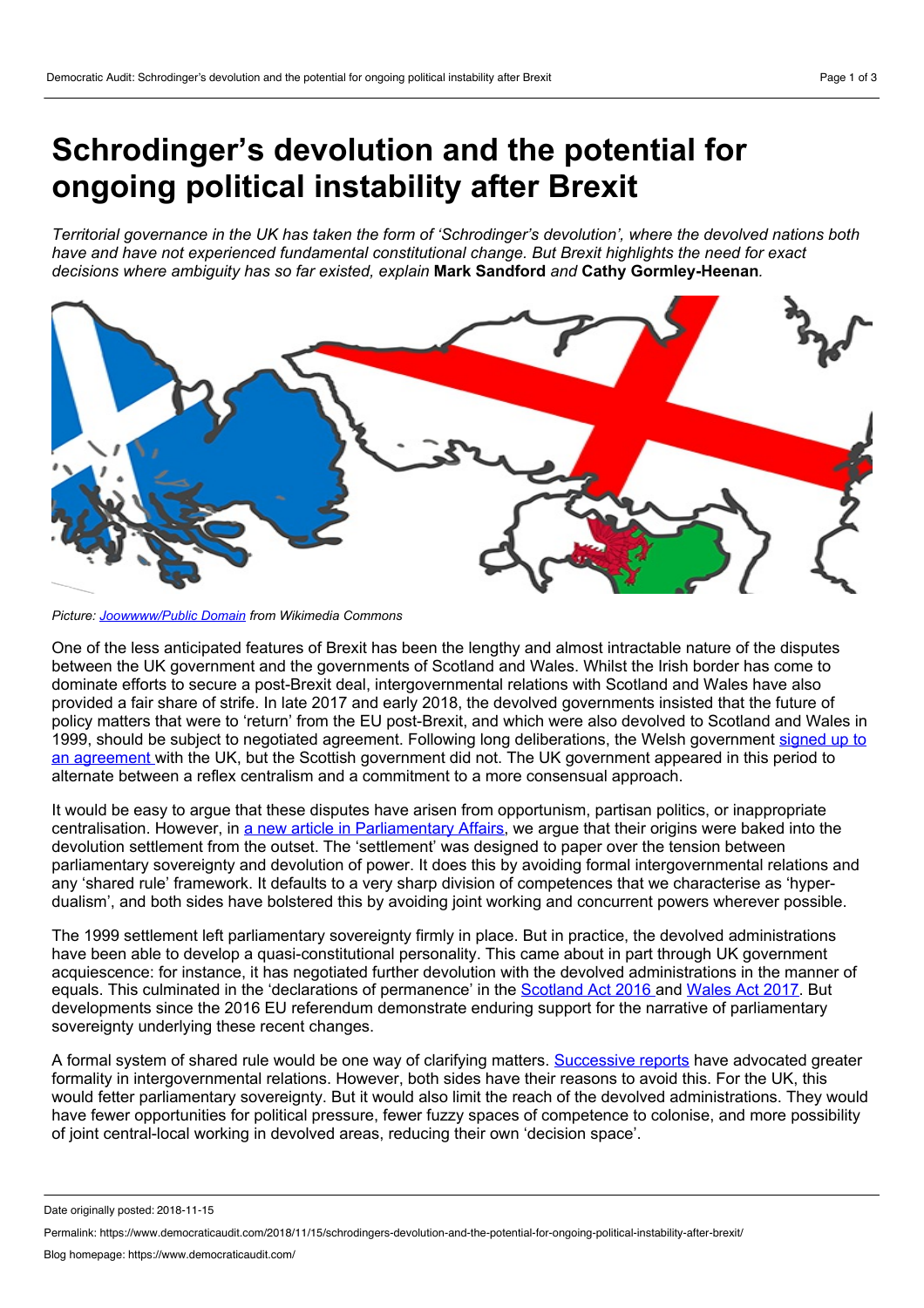### **Schrodinger's devolution**

We describe these divergent narratives as 'Schrodinger's devolution'. This conveys the idea that Scotland, Wales and Northern Ireland both have and have not experienced fundamental constitutional change since devolution. Just as Northern Ireland devolution depended on divergent constitutional narratives and 'interpretative discretion', so divergent narratives have coexisted within Scotland and Wales on the one hand and the UK on the other. Both sets of narratives can draw on ample examples of government behaviour, and legal judgments, since devolution to bolster the legitimacy of their views.

In the early days of devolution, divergent narratives had few consequences. However, to extend the metaphor, Brexit threatens to throw open the box in which devolution is located. This is because the need to legislate extensively to implement it will provide repeated opportunities for intergovernmental disputes to arise from these divergent narratives. The lengthy [disagreements](https://www.instituteforgovernment.org.uk/explainers/eu-withdrawal-bill-clause-11-devolution) over Clause 11 of the EU Withdrawal Bill in late 2017 is likely to be the first of many. A memorandum of [understanding](https://www.gov.uk/government/news/uk-and-welsh-governments-reach-agreement-on-eu-withdrawal-bill) was eventually used to alleviate the dispute. However, the language of the memorandum emphasised the determination to keep the terms of debate within the framework of Schrodinger's devolution. Governments will 'seek to agree' the content of regulations; agreement is 'not to be unreasonably withheld'; and the UK government can press ahead if agreement is not forthcoming.

## **Ongoing tensions**

Schrodinger's devolution has tacitly defined the UK territorial constitution for twenty years. It emerges from deeplaid patterns of thinking, and as such, awareness of the origins of the tensions that we see today are limited both at UK and devolved level. But the divergent patterns of constitutional thought mean that 'taking back control' in 2018 has very different meanings in different parts of the UK. Political tensions arise from the visible contrast between, on the one hand, the parity and dualism that has typified intergovernmental relations so far, and the threat of a sudden reversion to parliamentary sovereignty and centralism under pressure from Brexit. And one consequence of the informality of UK intergovernmental relations is that constitutional disputes manifest in the political sphere, with no rules-based process to dissipate tensions.

An obvious conjecture is that these differences of worldview could increase the possibility of one or more devolved areas seeking to leave the UK. This is not a given. In 2018 there appears to have been a shift in [views](https://www.independent.co.uk/news/uk/politics/brexit-united-ireland-referendum-northern-border-uk-yougov-poll-a8389086.html) in Northern Ireland, but in Scotland the evidence is far more [equivocal](https://www.deltapoll.co.uk/polls/scotland-independence-brexit). A more likely outcome is that continued disputes will drain political goodwill and legitimacy out of the devolution settlement. The UK may end up routinely asserting parliamentary sovereignty 'against' the devolved institutions, reinforcing grievance narratives and widening gulfs of perception between the different parts of the UK.

This article gives the views of the authors, not the position of Democratic Audit. It was first published on the LSE's British Politics and Policy blog, and it draws on the on the authors' [published](https://academic.oup.com/pa/advance-article/doi/10.1093/pa/gsy039/5151288?rss=1) work in [Parliamentary](https://blogs.lse.ac.uk/politicsandpolicy/schrodingers-devolution/) Affairs.

#### **About the authors**



**Mark Sandford** is Senior Research Analyst, House of Commons Library.



**Cathy Gormley-Heenan** is Pro-Vice-Chancellor for Research and Impact at Ulster University.

Date originally posted: 2018-11-15

Permalink: https://www.democraticaudit.com/2018/11/15/schrodingers-devolution-and-the-potential-for-ongoing-political-instability-after-brexit/